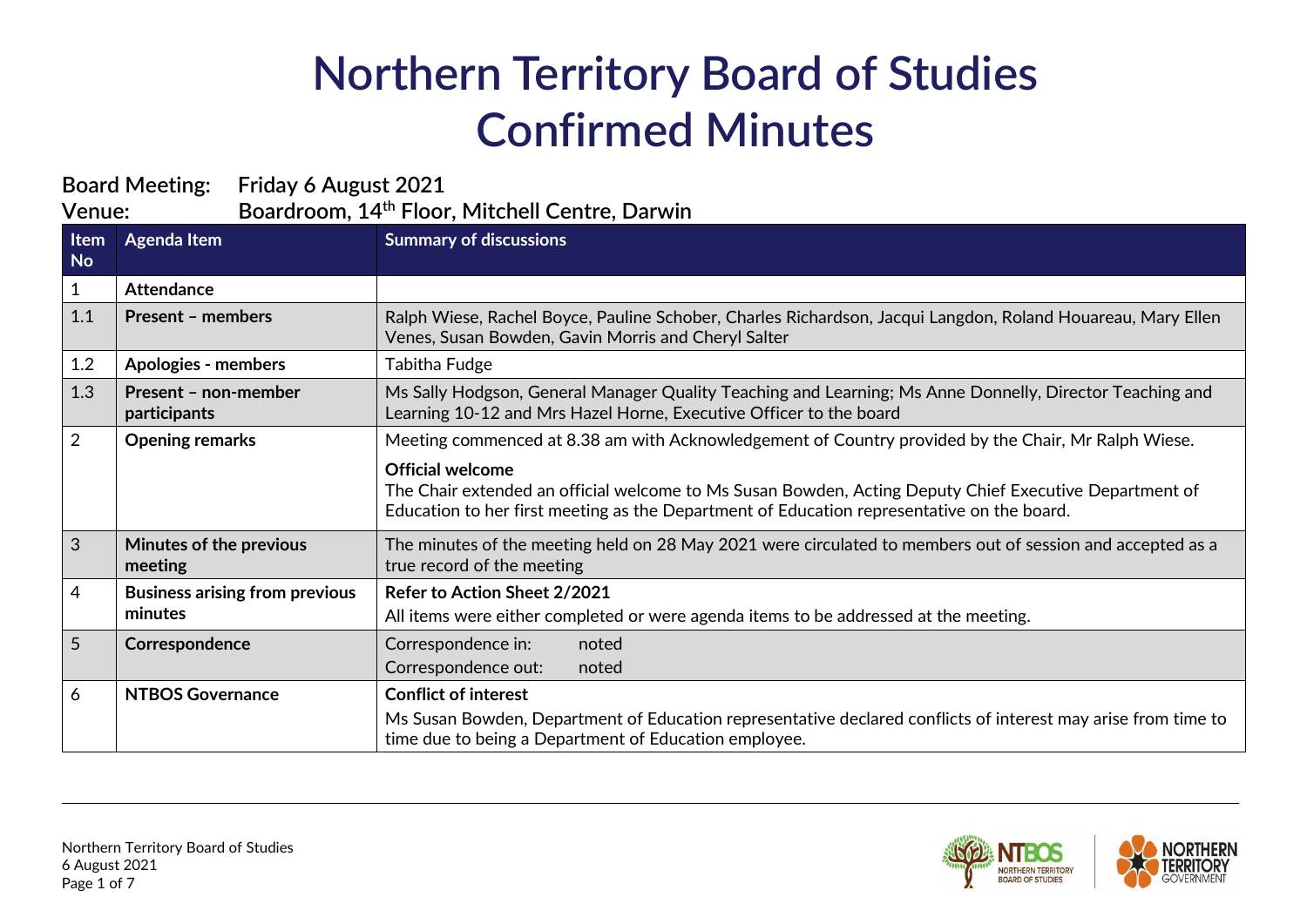| $\overline{7}$ | <b>Presentations and discussion</b>                            |                                                                                                                                                                                                                                                                                                                                                                                                                                                                                                                                                                                                                                                                                                                                                                                                                                                                                                                                                                                                                                                                                                                                                                                                                                                                                                                                                                                                                                                                                                         |
|----------------|----------------------------------------------------------------|---------------------------------------------------------------------------------------------------------------------------------------------------------------------------------------------------------------------------------------------------------------------------------------------------------------------------------------------------------------------------------------------------------------------------------------------------------------------------------------------------------------------------------------------------------------------------------------------------------------------------------------------------------------------------------------------------------------------------------------------------------------------------------------------------------------------------------------------------------------------------------------------------------------------------------------------------------------------------------------------------------------------------------------------------------------------------------------------------------------------------------------------------------------------------------------------------------------------------------------------------------------------------------------------------------------------------------------------------------------------------------------------------------------------------------------------------------------------------------------------------------|
| 7.1            | English as an Additional<br>Language, or Dialect Hub<br>update | Ms Chantal McAllister, Differentiation and English as an Additional Language or Dialect (EAL/D) provided<br>information on the EAL/D Hub.                                                                                                                                                                                                                                                                                                                                                                                                                                                                                                                                                                                                                                                                                                                                                                                                                                                                                                                                                                                                                                                                                                                                                                                                                                                                                                                                                               |
|                |                                                                | The EAL/D Hub is an online learning course for educators of students who are identified as English as an<br>Additional Language/Dialect student. The content was developed through a collaborative cross-jurisdictional<br>project in which the Northern Territory was a part of from the beginning. The goal of the EAL/D Hub is to build<br>educator capacity in EAL/D informed teaching that will enable EAL/D students to access the Australian<br>Curriculum and achieve learning success.                                                                                                                                                                                                                                                                                                                                                                                                                                                                                                                                                                                                                                                                                                                                                                                                                                                                                                                                                                                                         |
|                |                                                                | The course has eight content areas that cover the fundamental knowledge and skills that teachers need to<br>understand EAL/D learners, and use evidence based EAL/D teaching strategies.                                                                                                                                                                                                                                                                                                                                                                                                                                                                                                                                                                                                                                                                                                                                                                                                                                                                                                                                                                                                                                                                                                                                                                                                                                                                                                                |
|                |                                                                | Ms McAllister shared a 'good news story' advising that Wugularr School was the first Northern Territory school to<br>complete the first three learning Modules.                                                                                                                                                                                                                                                                                                                                                                                                                                                                                                                                                                                                                                                                                                                                                                                                                                                                                                                                                                                                                                                                                                                                                                                                                                                                                                                                         |
| 7.2            | Chief Executive update                                         | Ms Karen Weston, Chief Executive Department of Education, provided members with a brief update on various<br>matters that are occurring in the education sector both in the NT and nationally.<br>• Australian Curriculum Review: Australian Curriculum Assessment and Reporting Authority (ACARA) are<br>undertaking a review of the Australian Curriculum. The public consultation period for the Australian<br>curriculum closed on Thursday 8 July 2021. All feedback will contribute to amendments to the final<br>revised curriculum. The final report will be provided late 2021.<br>NAPLAN 2021: ACARA have announced that 'incremental' reforms will be made to NAPLAN and ACARA<br>will investigate the possibility of including critical and creative thinking in the test.<br>Online Formative Assessment Initiative - the 'alpha phase' is to be extended for a further 3 months to<br>$\bullet$<br>prioritise comprehensive engagement and the 'beta establishment phase' will be reduce from a 9 to 6<br>month period.<br>SACE Board - no current NT representative.<br>$\bullet$<br><b>Education NT Strategy 2021 - 2025 - a facilitated session may be provided to NTBOS members if</b><br>$\bullet$<br>required.<br>Review of Quality Initial Teacher Education - aims to ensure that graduate teachers start their teaching<br>career with the necessary knowledge, skills and dispositions to be successful teachers in any Australian<br>school.<br>Review of Secondary Education. |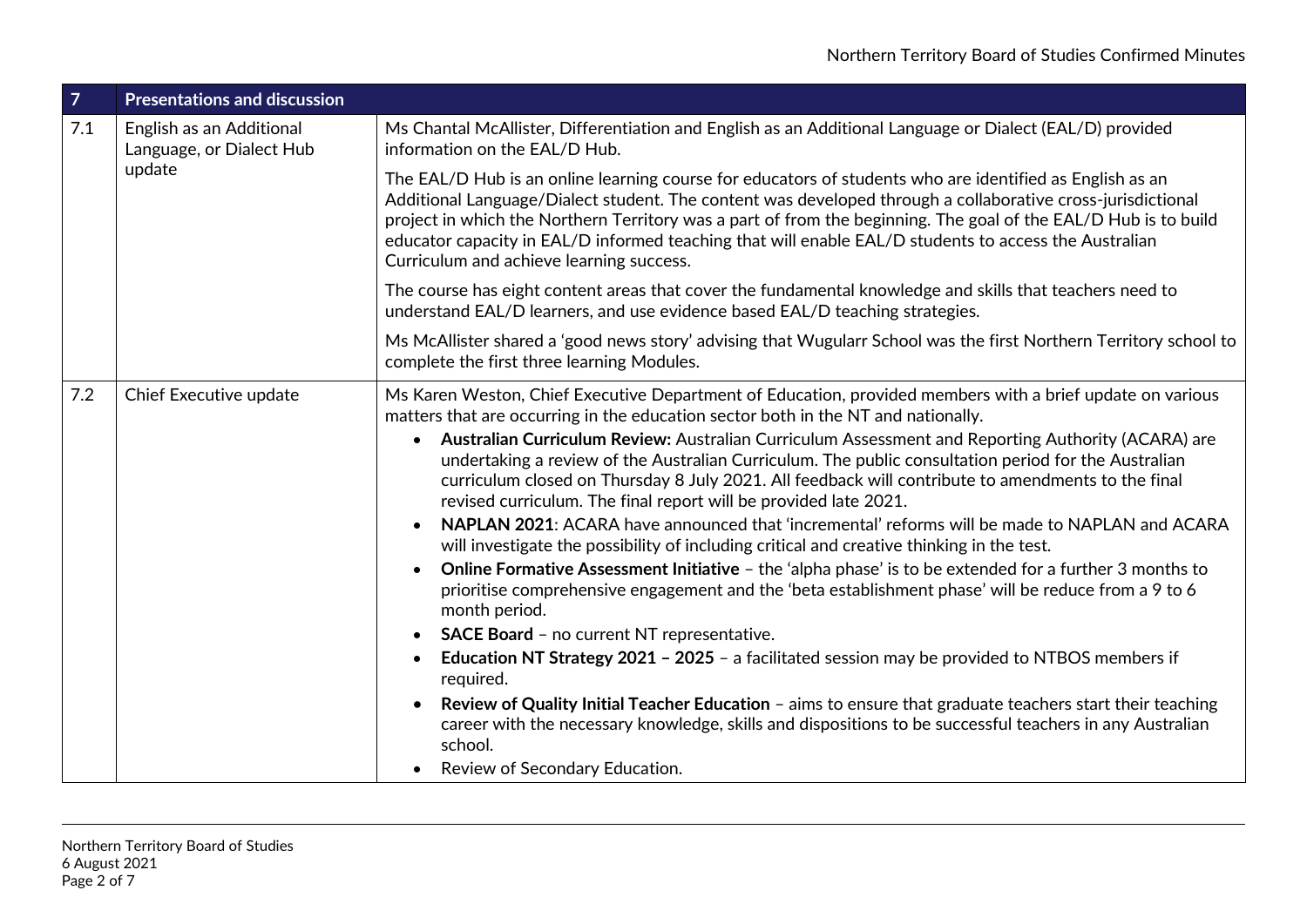| 7.3 | Secondary provision<br>realignment                  | Ms Heather Hamilton, Senior Manager Literacy and Numeracy Regional Support, Department of Education<br>provided an update on the Remote Secondary Education Provision project.                                                                                                                                                                                                                                                                                                                                         |
|-----|-----------------------------------------------------|------------------------------------------------------------------------------------------------------------------------------------------------------------------------------------------------------------------------------------------------------------------------------------------------------------------------------------------------------------------------------------------------------------------------------------------------------------------------------------------------------------------------|
|     |                                                     | Resources and materials have been developed to support the delivery of the Australian Curriculum in remote<br>secondary schools. These resources and materials have been based on the realignment of Employment Pathways<br>(EP) materials. Senior secondary materials are also being prepared and aligned to SACE subjects such as<br>Integrated Learning. Schools are in different stages of the alignment. Professional Learning events are occurring<br>across 2021 to assist schools in navigating the alignment. |
|     |                                                     | The Department of Education is using the 'Fresh Start' reading intervention program as an option for schools to<br>support students requiring reading intervention.                                                                                                                                                                                                                                                                                                                                                    |
|     |                                                     | The Remote Secondary Education team is developing age appropriate Australian Curriculum units of work for<br>students in Years 7-9. The Remote Secondary Education team and the Years 10-12 team have formed a working<br>group to re-develop the EP resources for use in Northern Territory Certificate of Education and Training (NTCET)<br>subjects and are modifying existing EP resources to adhere to NTCET subject requirements.                                                                                |
| 7.4 | <b>Presentation:</b><br><b>Home Education brief</b> | Ms Sally Hodgson, General Manager Quality Teaching and Learning and Ms Ellen McGregor, Home Education<br>Officer, Department of Education provided an overview of Home Education in the Northern Territory.                                                                                                                                                                                                                                                                                                            |
|     |                                                     | Home education occurs when families take on responsibility for the teaching of their child/children. Under the<br>NT Education Act 2015, families seek approval from the NT Department of Education to home educate. The<br>Department of Education has a legal responsibility to make sure all students receive a quality education.                                                                                                                                                                                  |
|     |                                                     | The number of students enrolled in home education has grown significantly over the past decade; from 22<br>students in 2011 to over 160 students in 2021. Most home educated children are from the greater Darwin region<br>and from regional rather than remote locations.                                                                                                                                                                                                                                            |
|     |                                                     | The Home Education Policy is currently under review. The inclusion of dual enrolled children will be considered in<br>this review.                                                                                                                                                                                                                                                                                                                                                                                     |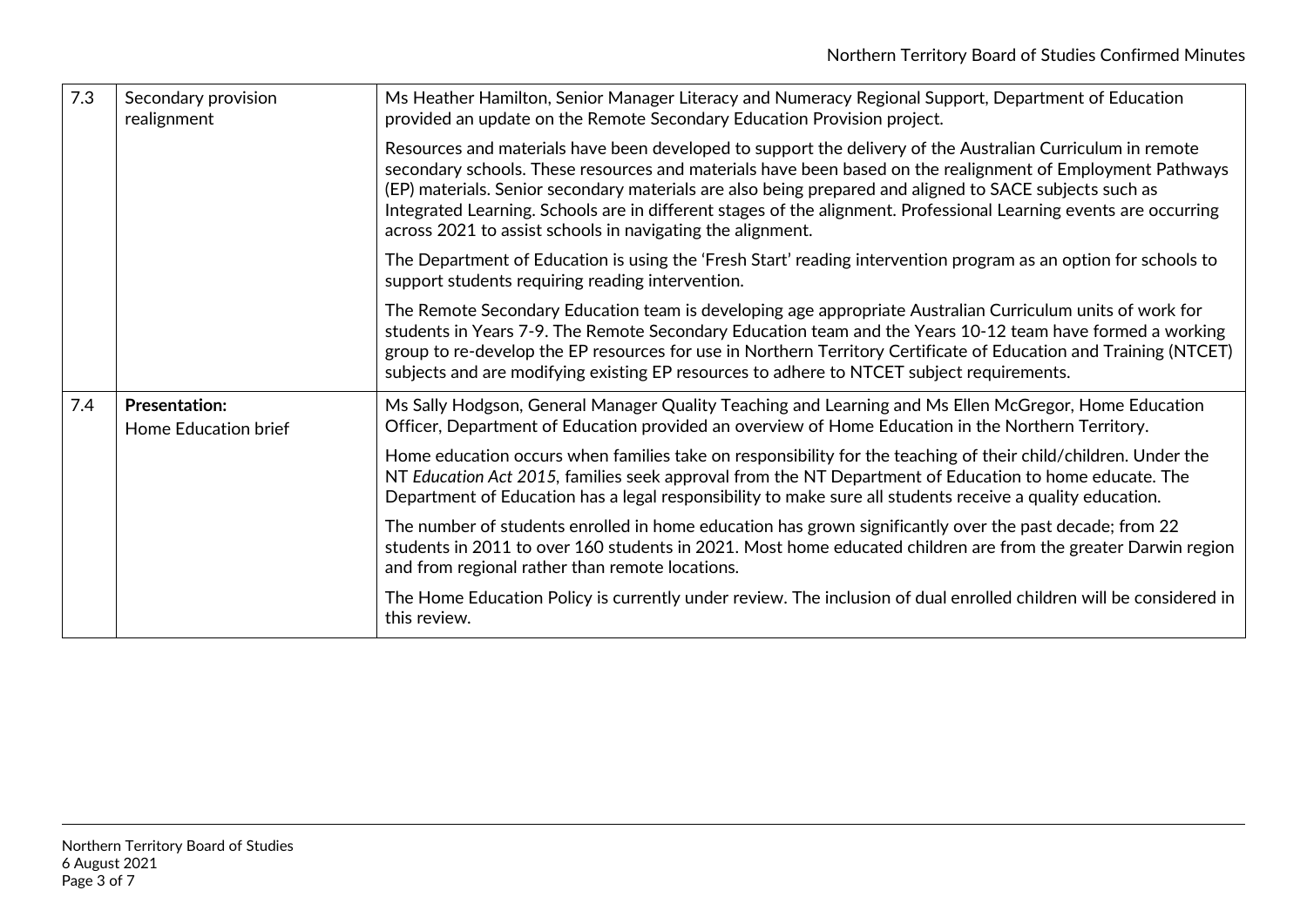| 7.5 | NT Board of Studies Strategic<br>Directions 2021 to 2025 | A small NTBOS strategic planning working group was convened to investigate how to create an effective NTBOS<br>strategic plan going forward, by looking at external v's internal facilitation as well as opportunities and restraints.                                                                                                                                                                                                                                                                                  |
|-----|----------------------------------------------------------|-------------------------------------------------------------------------------------------------------------------------------------------------------------------------------------------------------------------------------------------------------------------------------------------------------------------------------------------------------------------------------------------------------------------------------------------------------------------------------------------------------------------------|
|     |                                                          | The working group discussed the need for a process to be undertaken where consultation with members of the<br>Board would be facilitated through an external agency. This would assist in developing a plan that is focused on<br>providing direction to the Board in its decision making on curriculum and policy advice to the Minister for<br>Education; is future focussed with reference to current national and international developments in education; and<br>promotes the work of the Board with stakeholders. |
|     |                                                          | <b>Recommendations / Actions</b>                                                                                                                                                                                                                                                                                                                                                                                                                                                                                        |
|     |                                                          | A third-party facilitator be procured who can provide NTBOS with an end to end service and finalised<br>product.                                                                                                                                                                                                                                                                                                                                                                                                        |
|     |                                                          | The Working Group (Roland Houareau, Rachel Boyce, Gavin Morris, Pauline Schober, Sally Hodgson and<br>Hazel Horne) to meet prior to the November Board meeting to set dates and outline the way forward.                                                                                                                                                                                                                                                                                                                |
|     |                                                          | To ensure appropriate governance, the November Board meeting may be dedicated to a $\frac{1}{2}$ day<br>strategy/planning session.                                                                                                                                                                                                                                                                                                                                                                                      |
|     |                                                          | The 'facilitated' meeting to be held prior to the end of 2021.<br>4.                                                                                                                                                                                                                                                                                                                                                                                                                                                    |
|     |                                                          | Strategic Plan to be implemented by January/1 <sup>st</sup> quarter of 2022.                                                                                                                                                                                                                                                                                                                                                                                                                                            |
|     |                                                          | Outcome:<br>All recommendations were accepted for progression.                                                                                                                                                                                                                                                                                                                                                                                                                                                          |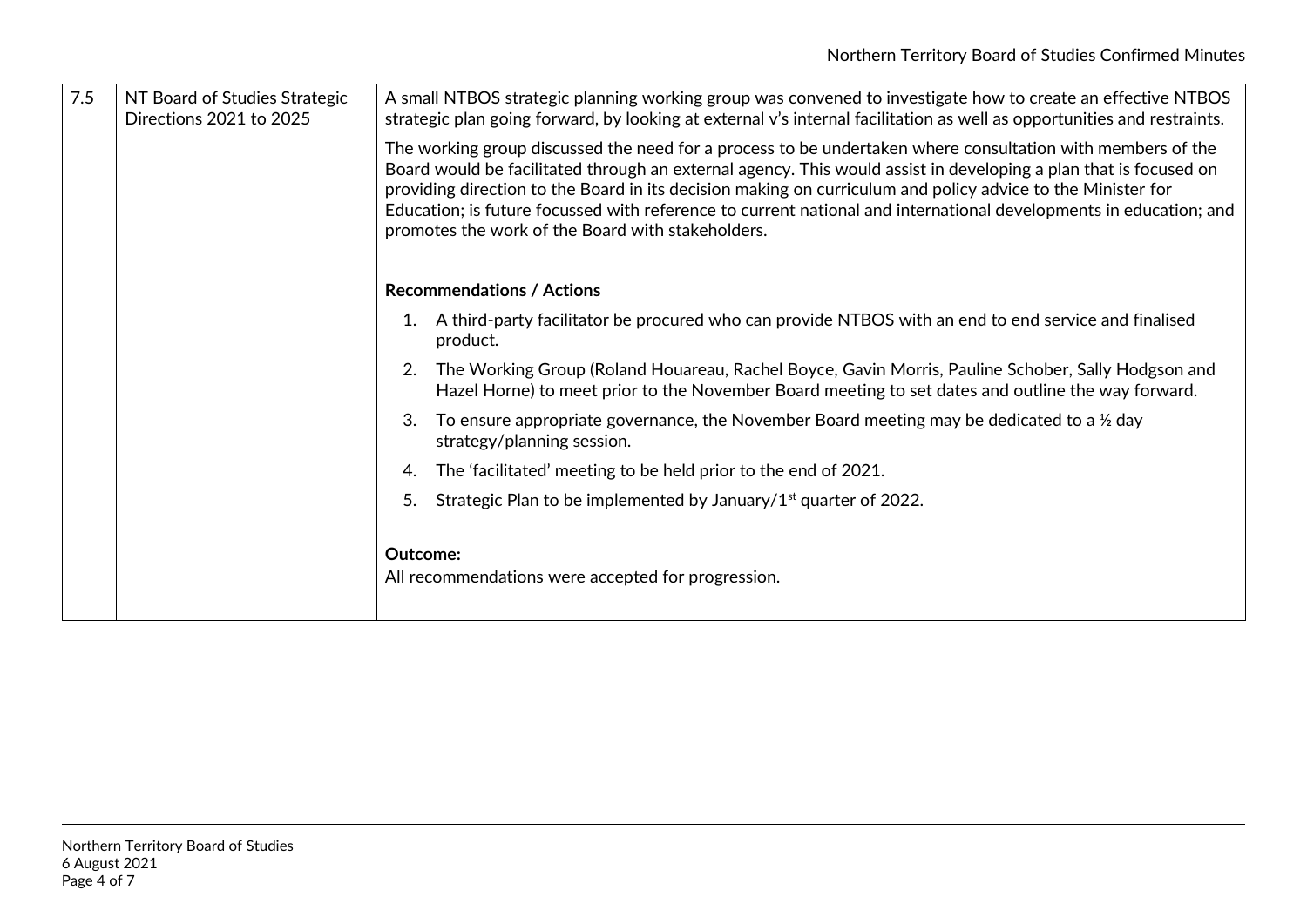| 7.6 | <b>Presentation:</b><br>Curriculum, Assessment,<br>Reporting and Certification<br>(CARC) policy: Early Childhood<br>to Year 12 | At the November 2020 NTBOS meeting members agreed to the development of a policy to replace the<br>NTBOS Curriculum Pedagogy, Assessment and Reporting policy - A Framework for Quality Education in NT<br>schools 2018 - 2020, which was due for review.                                                                                                                                                                   |
|-----|--------------------------------------------------------------------------------------------------------------------------------|-----------------------------------------------------------------------------------------------------------------------------------------------------------------------------------------------------------------------------------------------------------------------------------------------------------------------------------------------------------------------------------------------------------------------------|
|     |                                                                                                                                | A draft policy document - NTBOS Curriculum, Assessment, Reporting and Certification (CARC) policy: Early<br>Childhood to Year 12 was endorsed at the March 2021 meeting for consultation.                                                                                                                                                                                                                                   |
|     |                                                                                                                                | The Department of Education consulted with internal and external stakeholders to ensure the NTBOS CARC<br>policy met the needs of stakeholders. Ms Meghan Smith, Director Curriculum, Pedagogy and Assessment<br>Department of Education provided members with an overview of the final version of the NTBOS CARC policy:<br>Early Childhood to Year 12.                                                                    |
|     |                                                                                                                                | The NTBOS CARC policy is a succinct policy developed to identify jurisdictional and national requirements for<br>NT government and non-government education and care providers. The CARC policy outlines the specific<br>requirements for the planning and implementing of curriculum, assessment, reporting and certification<br>practices aligned to the NT Education Act and relevant Australian government legislation. |
|     |                                                                                                                                | Sets of specific sector guidelines will support this policy to give additional detail; focused on supporting best<br>practice and implementation aligned to individual sector priorities.                                                                                                                                                                                                                                   |
|     |                                                                                                                                | Minor amendment: NTBOS endorsed the policy but requested a change in the wording to item 4.3.                                                                                                                                                                                                                                                                                                                               |
|     |                                                                                                                                | Endorsed - CARC Policy: Early Childhood to Year 12                                                                                                                                                                                                                                                                                                                                                                          |
|     |                                                                                                                                | The NTBOS Curriculum, Assessment, Reporting and Certification Policy: Early Childhood to Year 12<br>was endorsed for implementation by members.                                                                                                                                                                                                                                                                             |
|     |                                                                                                                                | Launch of the CARC Policy:<br>NTBOS members suggested the launch of the CARC policy be arranged for early 2022 to coincide with the<br>new Australian Curriculum being implemented in schools.                                                                                                                                                                                                                              |
|     |                                                                                                                                | <b>Rescindment of current policies</b><br>With the endorsement of the CARC Policy: Early Childhood to Year 12 the following policies and guidelines<br>require rescinding:<br>• NTBOS NT Secondary Release guidelines                                                                                                                                                                                                       |
|     |                                                                                                                                | NTCET results release policy<br>T-10 timelines                                                                                                                                                                                                                                                                                                                                                                              |
|     |                                                                                                                                | Where appropriate, policies and guidelines will be redeveloped and provided for board endorsement.                                                                                                                                                                                                                                                                                                                          |
|     |                                                                                                                                |                                                                                                                                                                                                                                                                                                                                                                                                                             |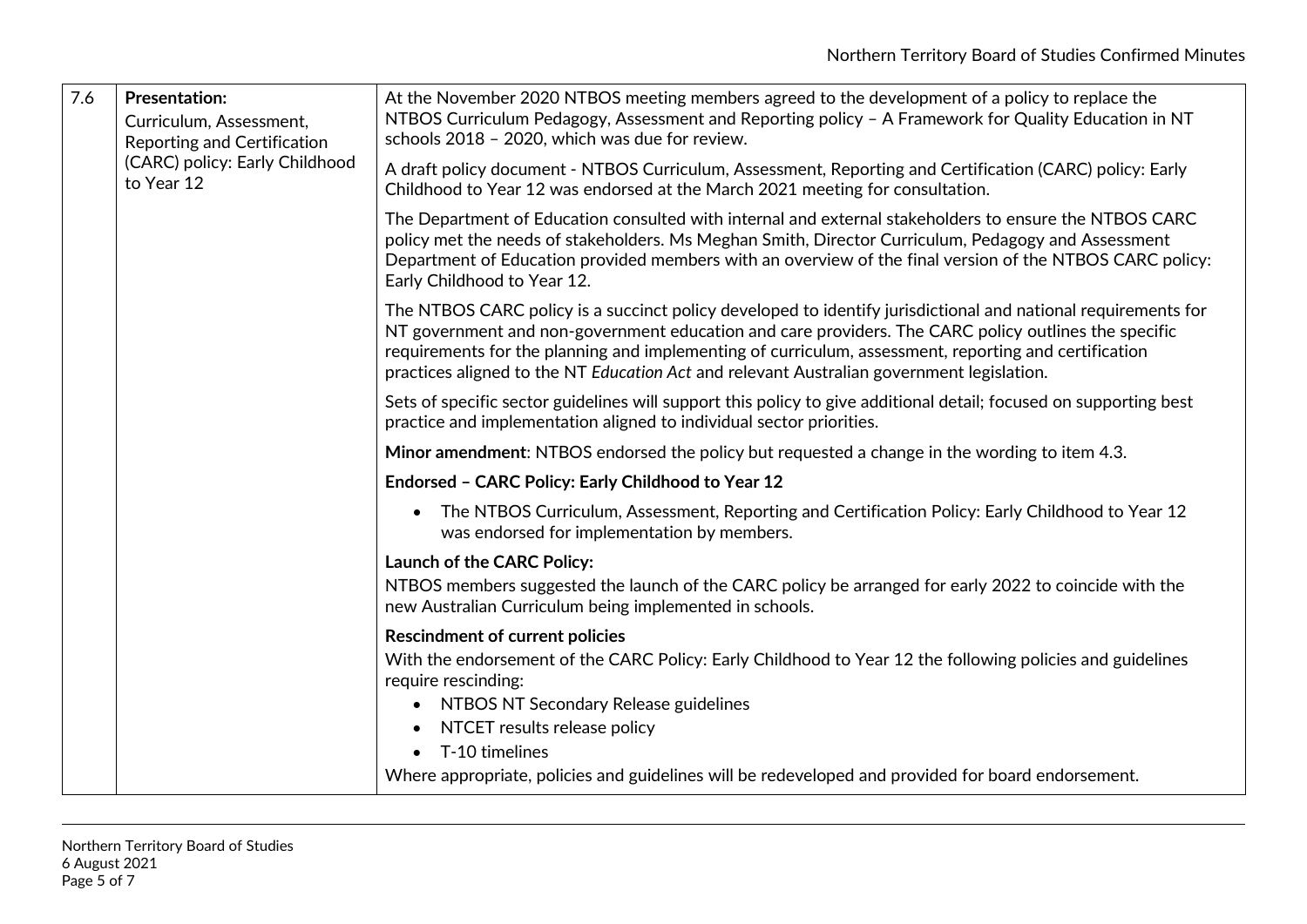| 8   | <b>Items for Noting</b> |                                                                                                                                                                                                                                                                                                                                                     |
|-----|-------------------------|-----------------------------------------------------------------------------------------------------------------------------------------------------------------------------------------------------------------------------------------------------------------------------------------------------------------------------------------------------|
| 8.1 | <b>ACACA</b> report     | Mr Tony Considine is the Northern Territory representative for Australasian Curriculum, Assessment and<br>Certification Authorities (ACACA) Chief Executive Officers meetings. ACACA meet four times per year.                                                                                                                                      |
|     |                         | Key items discussed at the 21 May 2021 meeting include: Sample Learner Profile project, National Agreement for<br>Skills and Workforce Development, Improving VET data collection, use and analysis, and updates on Senior<br>Secondary Certificate, Tertiary entrance admissions and Life and Career skills development among Year 12<br>students. |
|     |                         | Mr Considine provided a verbal update on the key items that were discussed at the 6 August 2021 meeting. They<br>included: models for viewing of Sample Learner Profile project, Senior Secondary Certificate update, Tertiary<br>Entrance admissions, early entry of year 11 and NT hosting an ACACA meeting.                                      |
|     |                         | <b>Noted</b>                                                                                                                                                                                                                                                                                                                                        |
| 8.2 | <b>ACARA</b> report     | Ms Leanne Nixon former Deputy Chief Executive Department of Education has tendered her resignation as the<br>NT representative on the Australian Curriculum, Assessment and Reporting (ACARA) Board.                                                                                                                                                |
|     |                         | The NT has nominated a replacement and is awaiting approval from the Education Minister.                                                                                                                                                                                                                                                            |
|     |                         | <b>Noted</b>                                                                                                                                                                                                                                                                                                                                        |
| 8.3 | SACE / NTBOS meeting    | Professor Martin Westwell, Chief Executive SACE Board of South Australia advised that the SACE Board of SA<br>have cancelled their planned August Darwin visit. Qantas flight changes and the increased risks of lockdown<br>because of COVID 19 are the main factors for the cancellation.                                                         |
|     |                         | Professor Westwell indicated that the SACE Board are very much committed to holding a meeting in Darwin in<br>the future.                                                                                                                                                                                                                           |
|     |                         | <b>Noted</b>                                                                                                                                                                                                                                                                                                                                        |